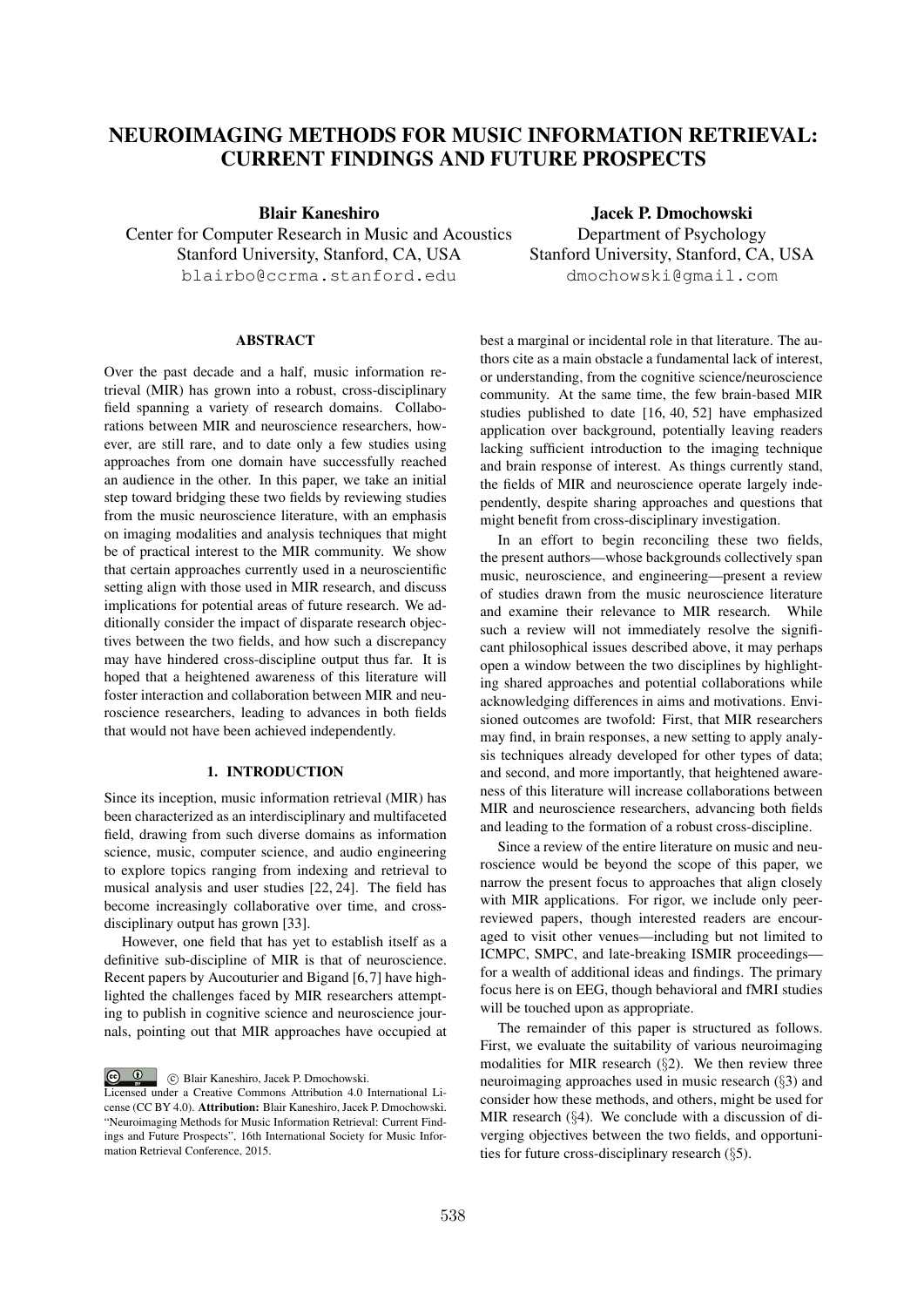# 2. NEUROIMAGING METHODS FOR MIR

Neuroimaging is the use of magnetic, electrical, hemodynamic, optical, or chemical means to measure activity in the central nervous system, most often the cerebral cortex (Table 1). The central idea behind bridging neuroimaging with MIR is that music is encoded by the brain, and thus can be "read out" or decoded using imaging techniques. In order to exploit this idea, it would be advantageous to track neural activity at the temporal resolution of music (i.e., milliseconds), which necessitates the use of techniques that provide direct electromagnetic measures of neural activity. While techniques measuring hemodynamic responses, such as functional magnetic resonance imaging (fMRI), provide superb spatial resolution that can indirectly probe neural activation on a millimeter scale and elucidate the functional brain networks recruited to process music, the sluggishness of these responses makes them less likely to play a role in MIR.

|                                                                                                                                               |                                                        |                                            | EEG MEG ECoG fMRI DTI                             |                                            |                                                  |
|-----------------------------------------------------------------------------------------------------------------------------------------------|--------------------------------------------------------|--------------------------------------------|---------------------------------------------------|--------------------------------------------|--------------------------------------------------|
| <b>Temporal Resolution</b><br><b>Spatial Resolution</b><br>Invasiveness<br>Mobility/Portability<br>Field of View<br><b>Expense to Operate</b> | high<br>low<br>low<br>high<br>large<br>1 <sub>ow</sub> | high<br>low<br>low<br>low<br>large<br>high | high<br>high<br>high<br>low<br>small<br><b>NA</b> | low<br>high<br>low<br>low<br>large<br>high | <b>NA</b><br>high<br>low<br>low<br>large<br>high |
|                                                                                                                                               |                                                        |                                            |                                                   |                                            |                                                  |

Table 1. Characteristics of neuroimaging techniques frequently used in music and auditory research. Adapted from Mehta and Parasuraman [39].

On the other hand, electroencephalography (EEG) and magnetoencephalography (MEG) provide millisecond temporal resolution that can in principle be used to infer properties of the stimuli evoking encephalographic responses. EEG and MEG consist of sensors placed at or near the scalp surface that detect mass superpositions of activity in the cerebral cortex. The signal-to-noise ratio (SNR) of EEG/MEG is inherently low, typically on the order of -20 dB. However, as activity is usually collected over a spatial aperture consisting of tens or hundreds of sensors, multivariate approaches can be used to derive spatial filters that will enhance the desired signal while suppressing the noise. The limitation of EEG/MEG is low spatial resolution that results from a spatial smoothing of the evoked signal and renders it difficult to localize the underlying source. In order to achieve fine resolution in both space and time, electrodes can be placed directly on the cortical surface, an invasive practice that is feasible only in the case of neurological disease where it is known as electrocorticography (ECoG), which has been recently employed to study processing of music [47, 48, 55]. Note, however, that in the context of MIR, precise spatial localization is likely not a fundamental requirement. All of the above techniques refer to imaging the function of the brain; methods that measure the connections among brain areas, such as diffusion tensor imaging (DTI), have also been used in the context of music research (e.g., [38]).

In order to feasibly integrate neuroimaging with MIR, a form of imaging that is inexpensive, noninvasive, and finely temporally resolved is required. For these reasons, our primary focus in the present paper is on EEG, which represents the most promising modality for bridging neural responses with MIR. Moreover, EEG offers a whole-brain field of view that allows for studying the interaction of distributed brain areas during musical processing.

# 3. APPROACHES OF INTEREST

In this section we review three approaches that may prove useful for MIR. The first is an early-latency response generated by the auditory brainstem, while the latter two involve longer latency cortical responses.

#### 3.1 The Frequency-Following Response

The frequency-following response (FFR) is an earlylatency subcortical response generated by the auditory brainstem less than 10 msec after an auditory stimulus occurs. It is a sustained, phase-locked response that oscillates at the same frequency as an auditory stimulus to such an extent that the stimulus can be "played back" from an average of many trials of the brain response [25].

The FFR is typically recorded from a single electrode at the vertex of the head, plus reference and ground electrodes. The response is averaged over many stimulus presentations, and is usually analyzed in the frequency or time-frequency domain. The FFR has an especially low SNR; therefore, FFR experiments require on the order of hundreds or thousands of stimulus presentations. The frequency range of interest for this response is primarily under 1,000 Hz, and studies presented here generally use complex, synthesized stimuli with fundamental frequencies no greater than 300 Hz. An introduction to the response and technique can be found in the 2010 tutorial by Skoe and Kraus [51], and recent findings pertaining to music are summarized in a 2013 review by Bidelman [9].

Despite being an early, low-level auditory response, the FFR has been found to show effects of learning-based neural plasticity. Its involvement in the music literature grew out of speech studies that compared subcortical responses of speakers of tone languages, such as Mandarin and Thai, to those of English speakers. These studies showed that FFRs to certain pitch-varying phonemes and phonemelike stimuli were more robust in the tone-language speakers than in the English speakers, pointing to experiencedependent processing enhancements [29–32, 56]. Trained musicians, who possess a complementary type of pitch expertise, became a population of interest in generalizing these findings. For example, a study by Wong et al. [62] showed that musicians exhibited more robust encoding of Mandarin phonemes than did nonmusicians, despite not being tone-language speakers.

The first study to investigate the FFR specifically in response to musical stimuli was a 2007 study by Musacchia and colleagues [41]. Here, musicians' enhanced subcortical encoding of speech and musical stimuli presented in audio, visual, and audiovisual modalities could be identified in both the time and frequency domains of the brain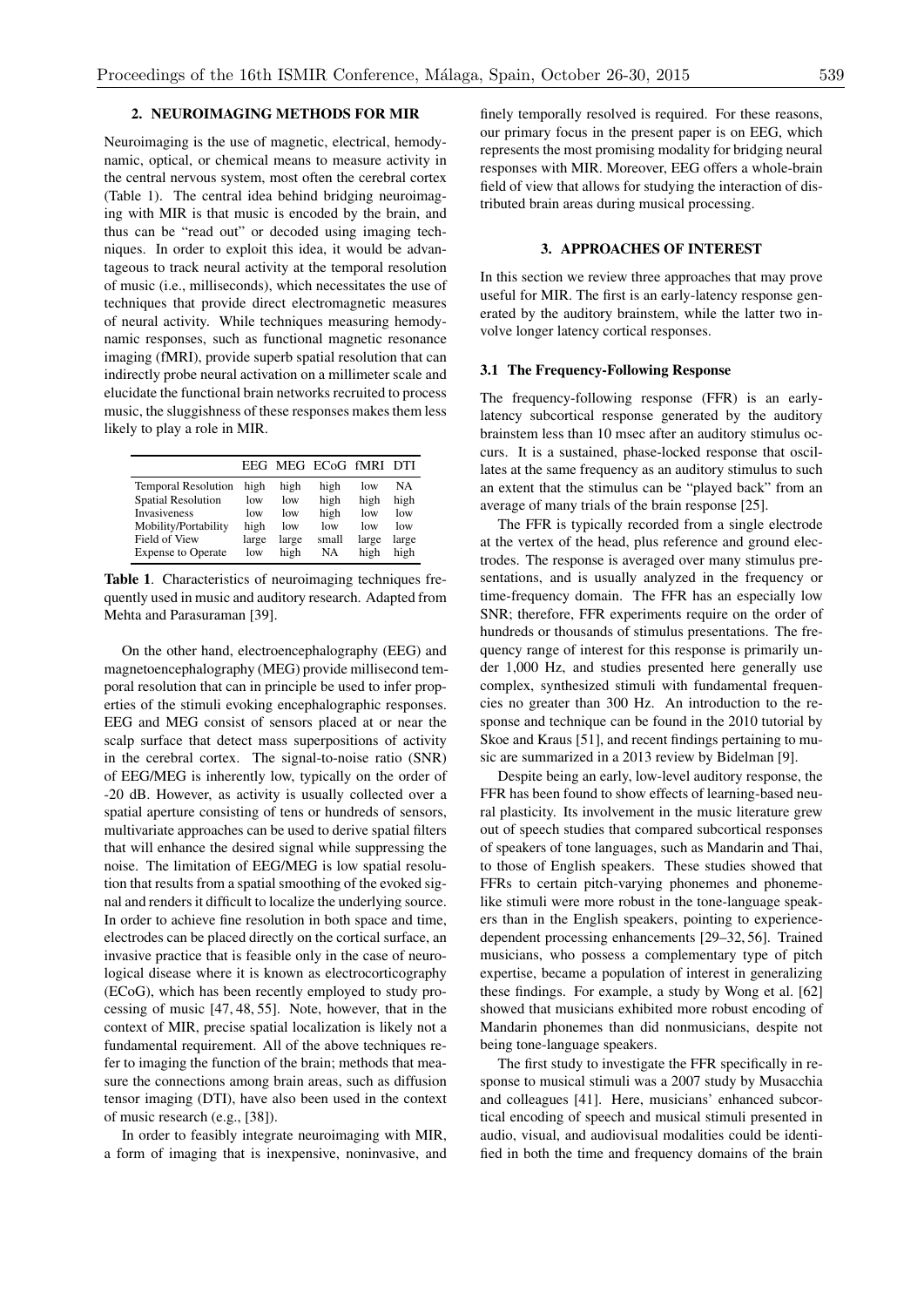response. Subsequent studies have investigated encoding of musical intervals by musicians and nonmusicians [34], as well as encoding of music by both musicians and Mandarin speakers [10, 11].

Musical characteristics of the stimuli have also been found to modulate the strength of the FFR. A 2009 study by Bidelman and Krishnan [12], revealed enhanced encoding for consonant versus dissonant musical intervals. The authors later found a similar effect in responses to pleasant (major/minor) versus unpleasant (augmented/diminished) triads [13]. It should be noted that these results cannot be merely a reflection of the acoustical properties of the stimuli, as the consonant and dissonant intervals are interleaved (e.g., the dissonant tritone lies between the consonant P4 and P5), as are the constituent intervals (major and minor thirds) comprising the different types of musical triads.

## 3.2 Single-Trial EEG Classification

We now move from the auditory brainstem to the cerebral cortex, where responses begin roughly 50 msec after stimulus onset and are typically recorded from between 32– 256 electrodes arranged across the surface of the scalp at regular intervals, often by means of a cap or net. Cortical responses are generally analyzed in a lower frequency range than FFRs, usually below 50 or 60 Hz.

Cortical EEG research has a long history of univariate analysis. Readers may be familiar with time-averaged event-related potential (ERP) studies, which focus on amplitudes and latencies of particular waveform peaks from selected electrodes. Some recent studies have taken a different approach to EEG analysis by classifying single trials of the brain response. The goal in this case is to correctly predict, from the brain response, which stimulus the participant was experiencing (see Blankertz et al. [15] for an introduction and tutorial). This multivariate approach enables data from multiple electrodes and time points to be analyzed at once. Classification of neuroimaging data has a longer history in fMRI (as multi-voxel pattern analysis [43]) than in EEG; however, the overarching methodology lends itself well to extracting stimulus- or task-relevant components out of noisy, high-dimensional EEG data, as is done with other types of data used in music research [50].

The first single-trial EEG classification study focusing on musical stimuli was published in 2011 by Schaefer and colleagues [49]. They found that brain responses to seven short excerpts of naturalistic music  $1$  from a variety of genres could be classified significantly above chance. More recently, Stober et al. recorded EEG responses from East African listeners who heard twelve Western and twelve East African rhythms, and used deep-learning techniques to predict both the rhythm family of a stimulus (2-class problem) as well as the individual rhythm (24-class problem) from the EEG [52]. The prediction task of EEG classification has also extended beyond characterizing the stimuli to labeling listeners' emotional states—for example, in response to music videos [28] and musical excerpts [16].

A brain-computer interface (BCI) is often cited as a general application of single-trial EEG classification [14]. In a musical context, a successful BCI would enable a user to communicate mentally by selectively interacting with an ongoing musical stimulus. Studies by Vlek and colleagues showed that subjective (mentally imposed) metrical accents on a beat sequence could be detected in the EEG response [60], and that a classifier trained upon responses to perceived accents could be used to detect the imagined accents [61]. In a recent EEG study by Treder et al. [58], also working toward BCI application, listeners were played polyphonic musical stimuli wherein each stream produced intermittent "oddball" musical events, and attended to just one of the streams. The authors leveraged the fact that the brain responds differently to attended oddball auditory stimuli than to unattended oddballs, and classified brain responses to just the oddball events in the music in order to identify the attended stream.

## 3.3 Tracking Temporal Dynamics of Acoustical Features

Certain music cognition studies have drawn explicitly from MIR techniques, utilizing acoustical features developed specifically for music analysis [59]. These studies use short-term (e.g., spectral flux, spectral centroid) and longterm (e.g., musical mode, pulse clarity) acoustical features, computationally extracted from musical stimuli, as a basis for quantitatively comparing stimuli with responses.

A 2010 behavioral study by Alluri and Toiviainen [1] set the foundation for this approach in the music cognition literature. The authors formulated perceptual scales suitable for assessing timbre of naturalistic music, and then linked human ratings of short musical excerpts to the excerpts' constituent short-term acoustical features. Subsequent fMRI studies used a refined set of short-term features, as well as long-term features, to characterize their musical stimuli. Alluri and colleagues identified brain regions whose fMRI time series correlated with those of the acoustical features of a tango piece [2], and later predicted brain activations from the features of a variety of musical excerpts [3]. A 2014 study by Toiviainen and colleagues took the inverse approach, predicting acoustical features from fMRI-recorded responses to Beatles songs [57].

Acoustical feature representation has also been studied in ongoing EEG. In contrast to relatively short epochs used in FFR and classification analysis, ongoing-EEG epochs can span many minutes, and are thus well suited to the analysis of responses to longer musical excerpts such as songs [17]. A 2013 study by Cong and colleagues used the same stimulus and long-term acoustical features as the 2012 Alluri study [2] in an ongoing-EEG paradigm, decomposing the EEG response into temporally independent sources using Independent Component Analysis (ICA), and then identifying sources whose frequency content corresponded to the time courses of the acoustical features [17]. More recently, Lin and colleagues also used EEG ICA sources to link ongoing-EEG responses to musical mode and tempo in shorter musical excerpts [36].

<sup>&</sup>lt;sup>1</sup> The term "naturalistic music" is used to refer to ecologically valid musical material as opposed to controlled, synthesized stimuli.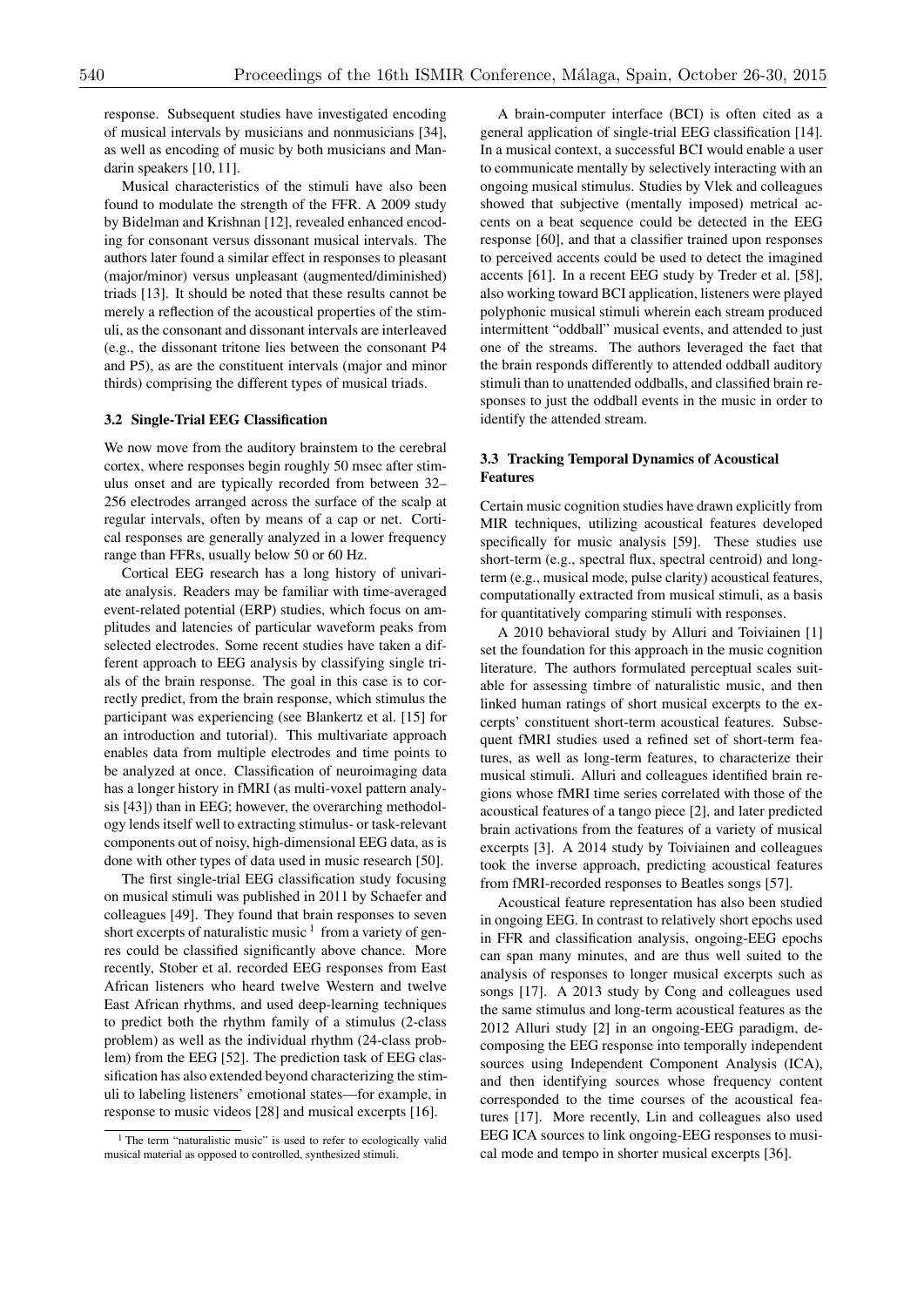## 4. MIR APPLICATIONS

In the previous section, we reviewed three approaches used to study brain responses to music: The FFR, which directly encodes the pitch of an auditory stimulus, and two analysis techniques used for classifying and characterizing cortical responses. We will now discuss MIR applications of neuroimaging data. We consider the relevance of each approach to MIR research and assess the added value of analyzing the brain response—over analyzing, for example, the auditory stimulus directly.

## 4.1 Transcription

The FFR is unique among the auditory responses presented here in that it directly reflects the stimulus. As described above, the FFR has been used primarily as a measure of encoding. To date, its robustness has been the main attribute of interest, reflecting effects of expertise (tone-language speaker or musician) and stimulus properties (musical consonance or pleasantness) in the brain response.

The FFR could prove to be a powerful transcription tool; to our knowledge, this application has not yet been explored. From an MIR perspective, there would be little added value in transcribing responses to the simple musical stimuli used in the FFR studies described here (mostly monophonic, sometimes intervals or triads—see *§*3.1), as transcription could be easily accomplished directly from the audio. However, selective attention has been found to enhance FFR amplitudes for simultaneously presented speech stimuli [26, 35]; therefore, future research could study this topic further using musical stimuli, for example to extract a melody from polyphonic music—an open topic in audio MIR research, but something a human can accomplish effortlessly. Though FFRs to imagined sounds have yet to be confirmed, an FFR-based transcription system of this kind would certainly open another exciting and novel avenue for future research.

As described above, FFR studies typically involve up to thousands of stimulus repetitions due to low SNR. Therefore, signal-processing techniques that could efficiently extract the FFR out of the EEG—perhaps by recording the response from a montage of multiple electrodes, analogous to the use of multiple microphones in a source-separation scenario—would provide a useful resource for more flexible experiment design, and provide a critical step toward FFR-based transcription.

#### 4.2 Tagging and Annotation

Characterizing musical attributes and listener responses is a recurring goal in MIR research, and has also been explored in EEG research [28, 37, 40]. In their 2010 paper, Alluri and Toiviainen [1] draw explicit connections between their proposed approach and the use of acoustical features in computational systems for music categorization. Along these lines, the acoustical feature following approach used in neuroimaging studies could extend beyond the prediction of the features from the brain response (as in [57]), toward a global prediction of musical genre from combinations of these features over time, as is done in audio-based genre classification.

Interestingly, a fine-grained temporal representation of acoustical musical features in the brain response has yet to be explored using noninvasive imaging techniques. While short-term acoustical features were used in the behavioral and fMRI studies discussed above (*§*3.3), they were averaged or downsampled to match the length of the behavioral stimuli (1.5 seconds) or the sampling rate of fMRI  $(0.45-0.5 \text{ Hz})$  [1-3, 57]. At the same time, the studies using EEG—arguably the best modality for investigating representation of short-term acoustical features—considered only long-term acoustical features in their analysis [17,36]. It may be the case, too, that neurally encoded features of music do not correspond exactly to the hand-crafted acoustical features discussed here; therefore, feature-learning approaches could also prove useful for connecting temporally resolved stimulus features to the brain response, whether to study feature processing and representation, or to develop an annotation tool.

Single-trial EEG classification could also be applied to this problem. Of the classification studies discussed here, only one used naturalistic music as stimuli [49]; the others used rhythmic patterns [52, 60, 61] or short events segmented from an ongoing stimulus [58]. One possibility for future MIR application could be to classify responses to a larger set of naturalistic musical excerpts to build, for example, a classification model that surpasses excerptlevel specificity and instead predicts genre, mood, or other global attributes from responses to new musical excerpts.

#### 4.3 Predicting Large-Scale Audience Preferences

Brain responses can also be used to model listener preferences. This topic has been explored to some extent in the music neuroscience literature (e.g., [4]). However, to accomplish a widespread application of this goal—for example, in a neuromarketing setting [5]—would require that responses of the experimental sample generalize beyond that sample to a large-scale measure of success, such as sales of a product or ratings collected from the general public [8].

Recent studies have successfully used brain responses from a small sample to predict large-scale audience preferences. In a 2012 study, Berns and Moore collected fMRI responses and subjective ratings from participants who listened to a set of unknown songs. The authors then tracked the sales of the songs over the next three years and found a brain region whose activity correlated significantly with eventual song popularity [8]. Recent studies by Falk et al. [23] and Dmochowski et al. [21] showed that largescale success of television commercials could be predicted from fMRI and EEG responses, respectively. In all three of these studies, the brain responses of the experimental sample correlated more strongly with large-scale measures of popularity and success than they did with self-reported preferences of that same sample. These findings lend credence to the theory that brain responses provide objective measures of preference, and that generalizations may be drawn from these responses with greater validity than sub-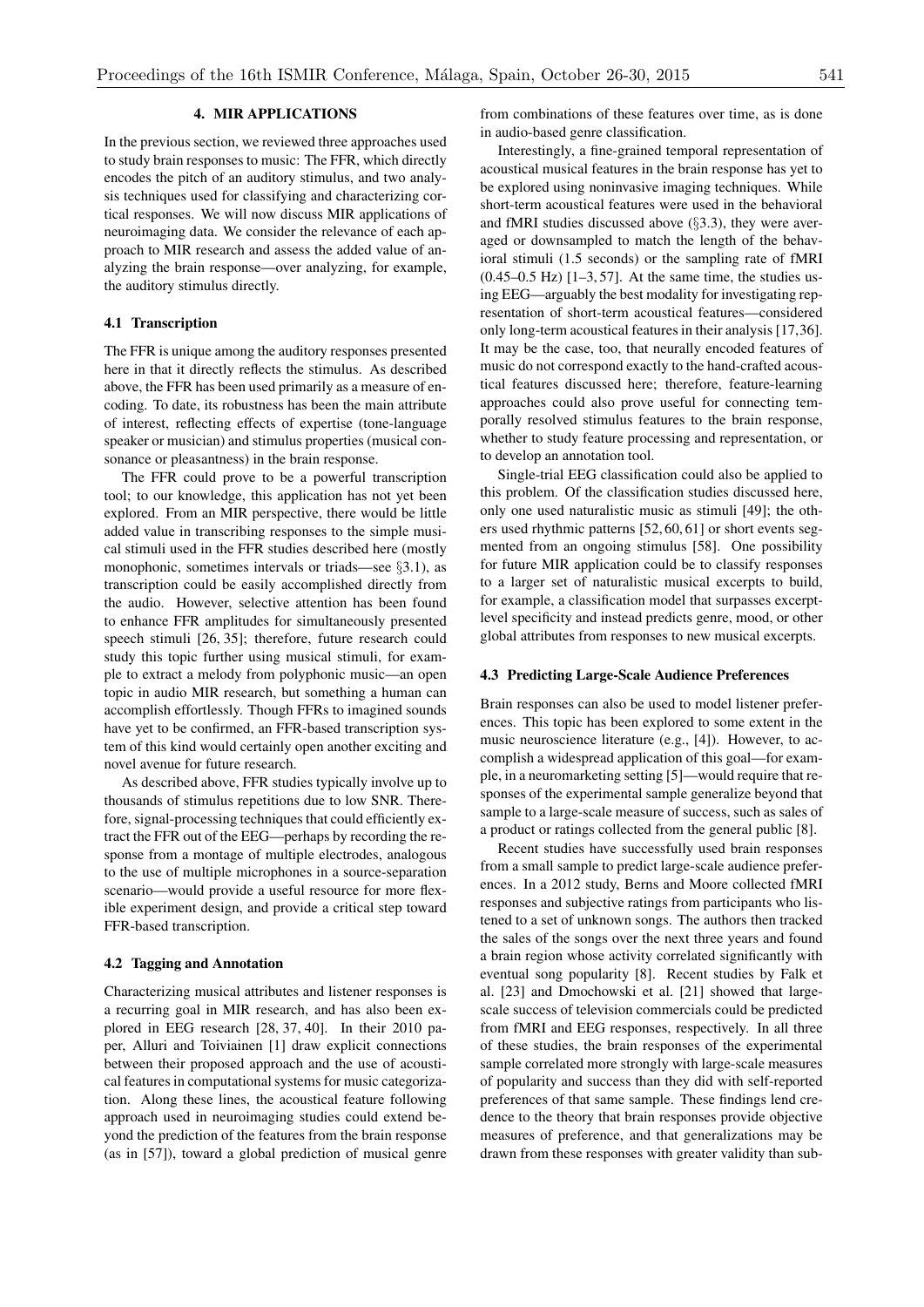| Company                 | Product | <b>Application Website</b> |                                                                | <b>Features</b>                                     |
|-------------------------|---------|----------------------------|----------------------------------------------------------------|-----------------------------------------------------|
| Emotiv                  | EPOC    |                            | commercial http://emotiv.com/                                  | fixed montage, wireless, iOS, Android               |
| NeuroSky                |         |                            | MindWave, MindSet commercial http://neurosky.com/              | fixed montage, wireless, iOS, Android               |
| EGI                     | Avatar  | research                   | http://avatareeg.com/                                          | flexible montage and sensors, wireless, Android     |
| Grass                   | Comet   | research                   | http://www.grasstechnologies.com/ flexible montage and sensors |                                                     |
| Neuroelectrics StarStim |         | research                   | http://www.neuroelectrics.com/                                 | flexible montage and sensors, wireless, stimulation |

Table 2. Selected portable/mobile EEG systems.

jective ratings from a small experimental sample—even the very sample providing the brain responses. Therefore, MIR researchers may find brain-based measures of preference or success to be a useful channel of information in predicting or modeling large-scale music popularity.

## 4.4 Portable/Mobile EEG

While not an application per se, another area of growing interest in neuroscience involves portable and mobile EEG systems. It should be noted that nearly all of the studies reviewed here were conducted in controlled laboratory settings; thus, the listening experiences of the experimental participants likely did not reflect their experiences of music in everyday life. However, a number of commercial- and research-grade systems have come to market over the past decade (Table 2), and have recently begun to gain traction in the scientific literature as valid data-acquisition tools.

In an MIR context, a 2013 study by Morita et al. used the NeuroSky MindSet to assess mental states in response to music [40], and the 2014 study by Stober and colleagues (*§*3.2) used a portable Grass system for data collection [52]. Other recent scientific publications report real-time 3D imaging implementations using wireless EEG with a smartphone interface built using Emotiv equipment [44, 54], and a 2014 study by De Vos and colleagues showed that usable single-trial auditory responses could be recorded from a custom portable apparatus, also built off of the Emotiv system [18, 19]. The adoption of such methodologies by the scientific community presents an opportunity for MIR researchers to study music consumption and music processing in real-world listening situations [36].

## 5. DISCUSSION

In this review, we have surveyed neuroimaging techniques that can be used in MIR research, and highlighted a number of potential research topics spanning the two fields. Why, then, have collaborations not flourished to date?

One answer may emerge from a consideration of fundamental motivational differences between the two fields. Neuroscience, by definition, is the study of the brain; therefore, the thrust of much neuroscientific research is to gain an understanding of brain functioning underlying processing of various stimuli, including music. As a result, experiment design, data analysis, and interpretation of results will tend toward this goal, even when analysis involves decoding or prediction of stimulus or response features. A useful perspective on this topic is provided by Naselaris and colleagues [42], who characterize encoding versus decoding approaches used in fMRI research: Encoding approaches assess variations in neural space in response to variations in stimulus space, or perhaps seek to predict the brain response from the stimulus. Decoding, on the other hand, seeks to predict information about the stimulus from the brain response. In a neuroscientific setting, both approaches are used to map stimulus features to responses in order to better understand brain processing.

This objective is clearly evident in the studies reviewed above (*§*3). The FFR, providing arguably the most decodable brain signal, is used primarily to study neural encoding of auditory stimuli. One outcome of single-trial classification is the identification of temporal and spatial EEG components that best discriminate or differentiate stimuli or stimulus categories. The acoustical feature studies also focused upon identifying brain areas whose activity covaried with the stimuli, and not specifically on transcription. Of the approaches described above, perhaps only the BCIfocused EEG classification studies are purely applicationbased, with system performance taking priority over an exploration of the underlying neural processing—though an understanding of the latter is often a design consideration in the development of a high-performing BCI system.

MIR, on the other hand, tends to be a more applicationand goal-oriented field [7]. For MIR researchers, then, brain data may serve more as a medium through which information about music may be recovered, than as the fundamental object of investigation. This disparity in what the brain, and brain data, represent in the overall goal of the research may be partly responsible for the lack of connection and collaboration between the two fields to date.

Another likely hinderance to the incorporation of neuroscientific techniques in MIR is access to data. Historically, researchers have had to acquire their own data, which requires access to equipment as well as domain-specific expertise in experiment design and data collection. Following that, data preprocessing and analysis can require significant signal-processing proficiency to extract stimulusrelated information from noisy EEG recordings, especially for the single-trial and ongoing-EEG approaches discussed above. Luckily, the global scale of music neuroscience research now underway should provide many opportunities for collaboration, whereby MIR researchers may bypass some of the above steps if they wish. In addition, the creation of publicly available repositories of neuroimaging data has become a recent area of focus in the fMRI community [45, 46], and the EEG community is following suit (music-related EEG datasets include Koelstra et al.'s DEAP [27] and Stober et al.'s OpenMIIR [53]). Such public datasets, as well as open-source analysis packages such as EEGLAB [20], can facilitate cross-disciplinary research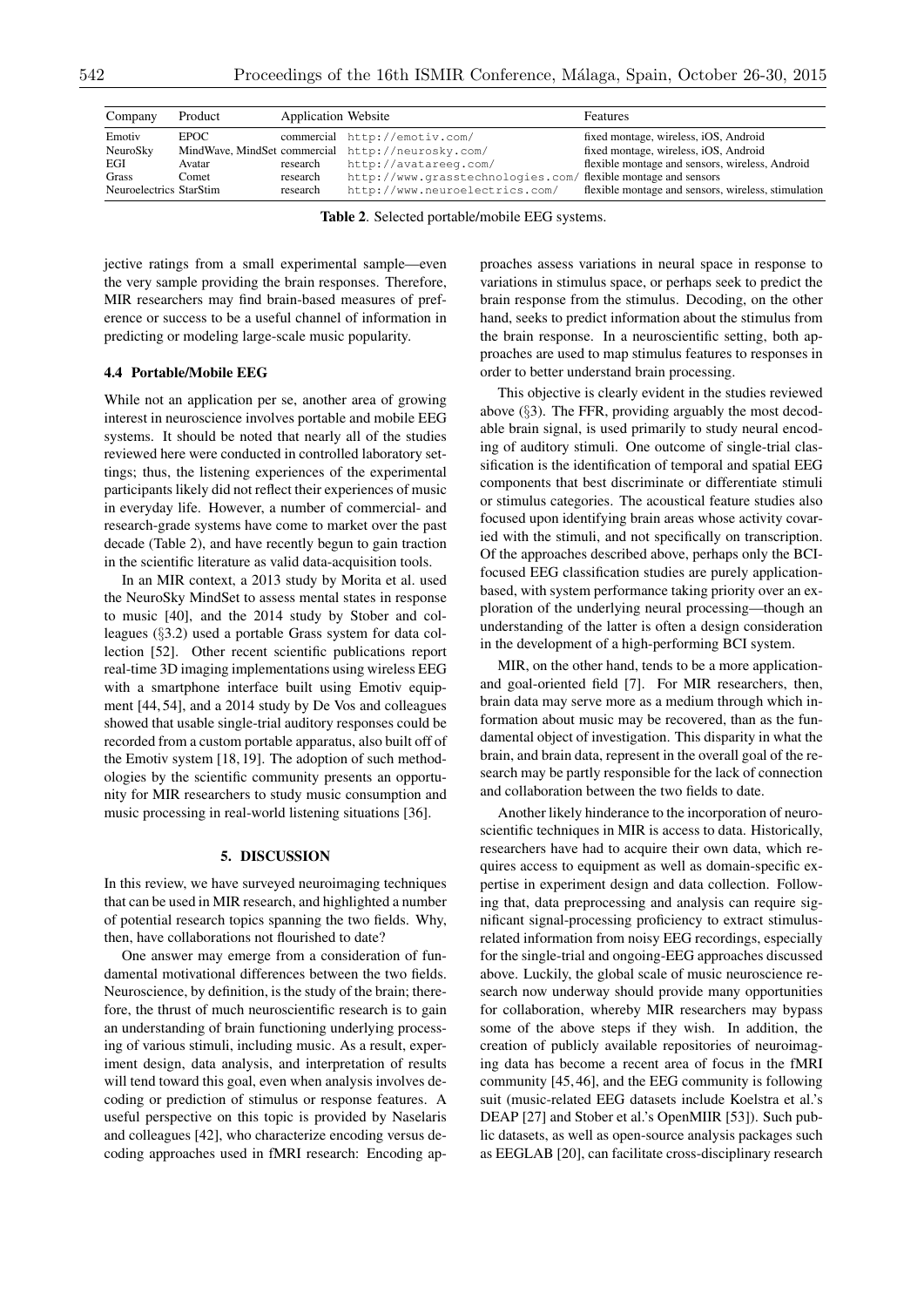even in the absence of formal collaborations.

While the fields of MIR and neuroscience have yet to form a strong connection, there exist many opportunites for collaboration that could advance both fields. It is hoped that the studies and ideas presented in this review will prove useful to both MIR researchers and neuroscientists. It is likely that the two fields will take some time to grow closer; therefore, MIR output using neuroscientific data may not immediately reach the neuroscientific audience (nor should it be intended to). Even so, we hope that a greater knowledge of neuroscientific approaches and findings will spark the interest of MIR researchers and lead to future intersections between these two exciting fields.

# 6. ACKNOWLEDGMENTS

This research is supported by the Wallenberg Network Initiative: Culture, Brain, Learning. The authors thank Jonathan Berger, Anthony Norcia, Jorge Herrera, and four anonymous ISMIR reviewers for their helpful suggestions and feedback on this paper.

#### 7. REFERENCES

- [1] V. Alluri and P. Toiviainen. Exploring perceptual and acoustical correlates of polyphonic timbre. *Music Perception: An Interdisciplinary Journal*, 27(3):223–242, 2010.
- [2] V. Alluri, P. Toiviainen, I. P. Jääskeläinen, E. Glerean, M. Sams, and E. Brattico. Large-scale brain networks emerge from dynamic processing of musical timbre, key and rhythm. *NeuroImage*, 59(4):3677–3689, 2012.
- [3] V. Alluri, P. Toiviainen, T. E. Lund, M. Wallentin, P. Vuust, A. K. Nandi, T. Ristaniemi, and E. Brattico. From Vivaldi to Beatles and back: Predicting lateralized brain responses to music. *NeuroImage*, 83(0):627–636, 2013.
- [4] E. Altenmüller, K. Schürmann, V. K. Lim, and D. Parlitz. Hits to the left, flops to the right: Different emotions during listening to music are reflected in cortical lateralisation patterns. *Neuropsychologia*, 40(13):2242–2256, 2002.
- [5] D. Ariely and G. S. Berns. Neuromarketing: The hope and hype of neuroimaging in business. *Nature Reviews Neuroscience*, 11(4):284–292, 2010.
- [6] J. J. Aucouturier and E. Bigand. Mel Cepstrum & Ann Ova: The difficult dialog between MIR and music cognition. In *IS-MIR*, pages 397–402, 2012.
- [7] J. J. Aucouturier and E. Bigand. Seven problems that keep MIR from attracting the interest of cognition and neuroscience. *Journal of Intelligent Information Systems*, 41(3):483–497, 2013.
- [8] G. S. Berns and S. E. Moore. A neural predictor of cultural popularity. *Journal of Consumer Psychology*, 22(1):154–160, 2012.
- [9] G. M. Bidelman. The role of the auditory brainstem in processing musically relevant pitch. *Frontiers in psychology*, 4:264, 2013.
- [10] G. M. Bidelman, J. T. Gandour, and A. Krishnan. Crossdomain effects of music and language experience on the representation of pitch in the human auditory brainstem. *Journal of cognitive neuroscience*, 23(2):425–434, February 2011.
- [11] G. M. Bidelman, J. T. Gandour, and A. Krishnan. Musicians and tone-language speakers share enhanced brainstem encoding but not perceptual benefits for musical pitch. *Brain and cognition*, 77(1):1–10, October 2011.
- [12] G. M. Bidelman and A. Krishnan. Neural correlates of consonance, dissonance, and the hierarchy of musical pitch in the human brainstem. *The Journal of Neuroscience*, 29(42):13165–13171, 2009.
- [13] G. M. Bidelman and A. Krishnan. Brainstem correlates of behavioral and compositional preferences of musical harmony. *Neuroreport*, 22(5):212–216, March 2011.
- [14] B. Blankertz, G. Curio, and K. R. Müller. Classifying single trial EEG: Towards brain computer interfacing. In *Advances in Neural Information Processing Systems*, pages 157–164, 2002.
- [15] B. Blankertz, S. Lemm, M. Treder, S. Haufe, and K. R. Müller. Single-trial analysis and classification of ERP components—a tutorial. *NeuroImage*, 56(2):814–825, 2011.
- [16] R. Cabredo, R. S. Legaspi, P. S. Inventado, and M. Numao. An emotion model for music using brain waves. In *ISMIR*, pages 265–270, 2012.
- [17] F. Cong, V. Alluri, A. K. Nandi, P. Toiviainen, R. Fa, B. Abu-Jamous, L. Gong, B. G. W. Craenen, H. Poikonen, M. Huotilainen, and T. Ristaniemi. Linking brain responses to naturalistic music through analysis of ongoing EEG and stimulus features. *IEEE Transactions on Multimedia*, 15(5):1060– 1069, August 2013.
- [18] M. De Vos, K. Gandras, and S. Debener. Towards a truly mobile auditory braincomputer interface: Exploring the P300 to take away. *International Journal of Psychophysiology*, 91(1):46–53, 2014.
- [19] S. Debener, F. Minow, R. Emkes, K. Gandras, and M. De Vos. How about taking a low-cost, small, and wireless EEG for a walk? *Psychophysiology*, 49(11):1617–1621, 2012.
- [20] A. Delorme and S. Makeig. EEGLAB: An open source toolbox for analysis of single-trial EEG dynamics including independent component analysis. *Journal of Neuroscience Methods*, 134(1):9–21, 2004.
- [21] J. P. Dmochowski, M. A. Bezdek, B. P. Abelson, J. S. Johnson, E. H. Schumacher, and L. C. Parra. Audience preferences are predicted by temporal reliability of neural processing. *Nature communications*, 5:4567, 2014.
- [22] J. S. Downie. Music information retrieval. *Annual Review of Information Science and Technology*, 37(1):295–340, 2003.
- [23] E. B. Falk, E. T. Berkman, and M. D. Lieberman. From neural responses to population behavior: Neural focus group predicts population-level media effects. *Psychological Science*, 23(5):439–445, 2012.
- [24] J. Futrelle and J. S. Downie. Interdisciplinary communities and research issues in music information retrieval. In *ISMIR*, pages 215–221, 2002.
- [25] G. C. Galbraith, P. W. Arbagey, R. Branski, N. Comerci, and P. M. Rector. Intelligible speech encoded in the human brain stem frequency-following response. *Neuroreport*, 6(17):2363–2367, November 1995.
- [26] G. C. Galbraith, S. M. Bhuta, A. K. Choate, J. M. Kitahara, and T. A. Mullen. Brain stem frequency-following response to dichotic vowels during attention. *Neuroreport*, 9(8):1889– 1893, June 1998.
- [27] S. Koelstra, C. Muhl, M. Soleymani, J. S. Lee, A. Yazdani, T. Ebrahimi, T. Pun, A. Nijholt, and I. Patras. DEAP: A database for emotion analysis using physiological signals. *IEEE Transactions on Affective Computing*, 3(1):18–31, January 2012.
- [28] S. Koelstra, A. Yazdani, M. Soleymani, C. Mhl, J. S. Lee, A. Nijholt, T. Pun, T. Ebrahimi, and I. Patras. Single trial classification of EEG and peripheral physiological signals for recognition of emotions induced by music videos. In *Brain Informatics*, volume 6334 of *Lecture Notes in Computer Science*, pages 89–100. Springer Berlin Heidelberg, 2010.